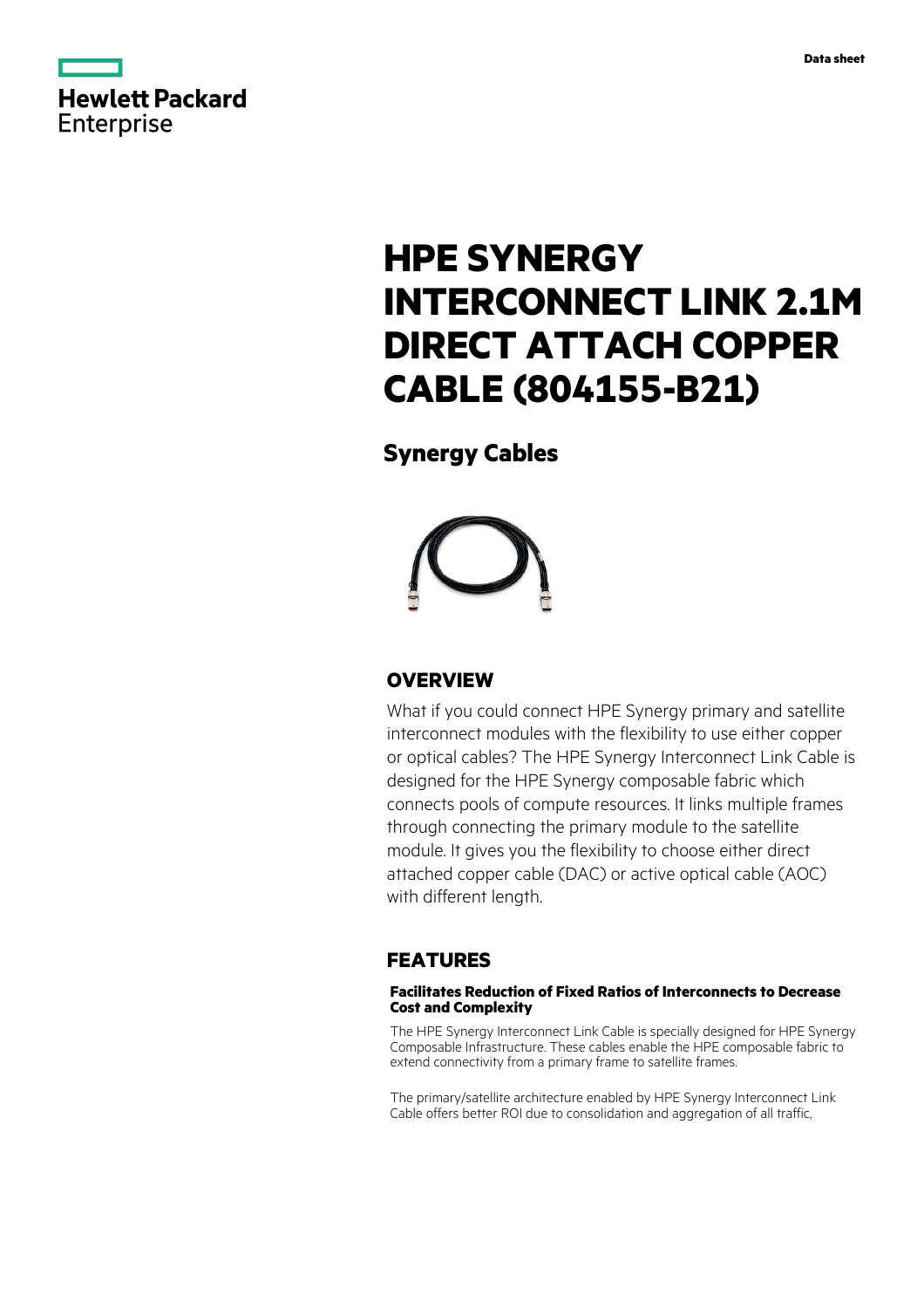reducing the number of interconnect and corresponding cables/options.

### **Both AOC and DAC Options for Connecting HPE Synergy Primary Modules to Satellite Modules**

The HPE Synergy Interconnect Link Cable provides 120 Gb connection for HPE primary satellite architecture.

The AOC cables deliver low weight, small bend radius, lower power consumption and ease of installation and can be used up to 15m.

The DAC cables provide low-cost solution for short distance connectivity up to 2.1m.

# **Technical specifications HPE Synergy Interconnect Link 2.1m Direct Attach Copper Cable**

| <b>Product Number</b>              | 804155-B21             |
|------------------------------------|------------------------|
| <b>Product Dimensions (metric)</b> | 26.42 x 34.8 x 5.08 cm |
| Weight                             | 2.55 kg                |